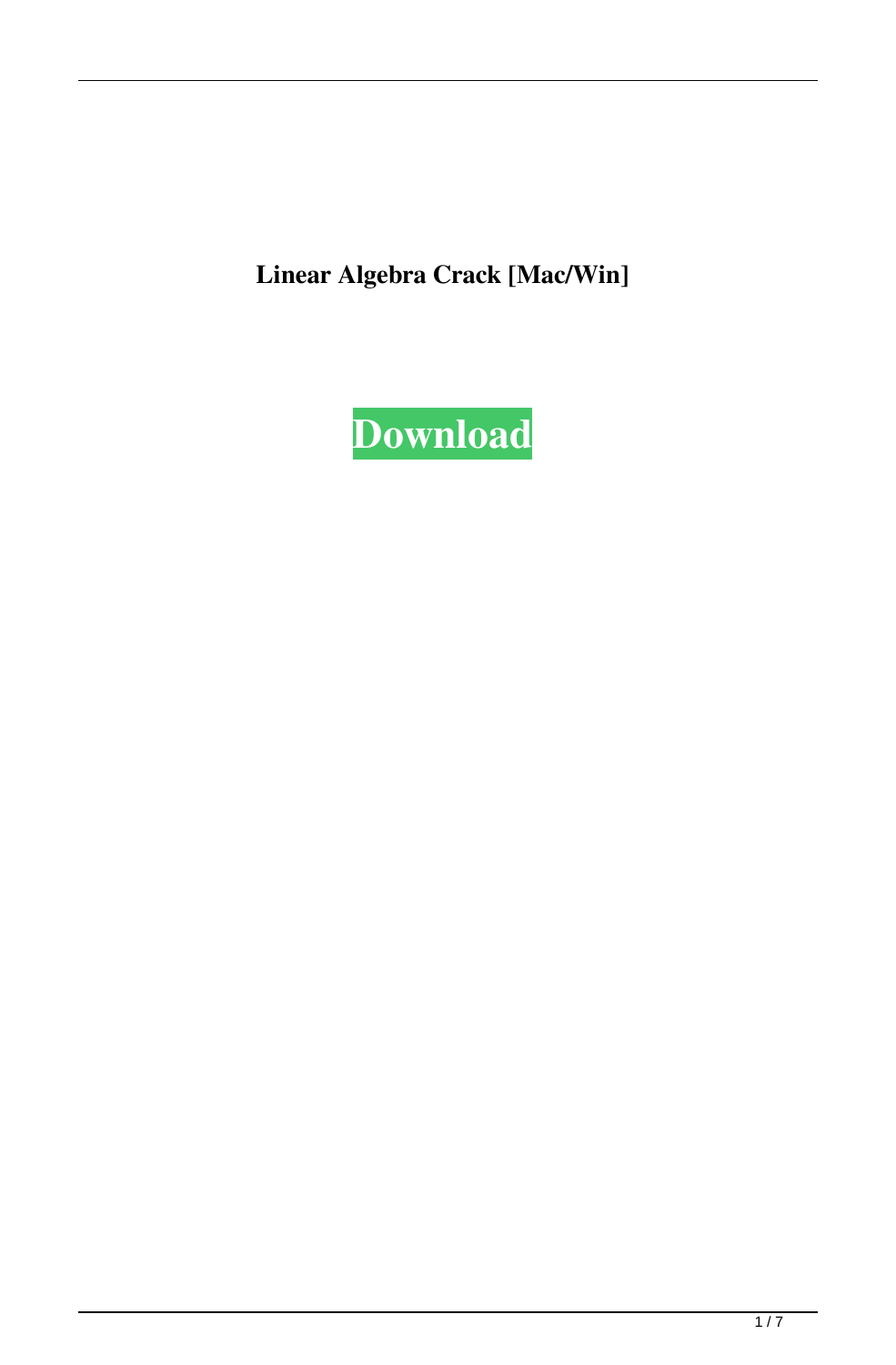# **Linear Algebra Crack Free [April-2022]**

The linear algebra module contains support for numerous linear algebra computations, including the determinant, the inverse of a square matrix and the rank of a matrix. The module also includes basic linear algebra functions for matrix transposition, determinant, finding the inverse, the determinant, the trace, the rank, the eigenvalues and eigenvectors, the QR decomposition and the LU decomposition. Linear algebra functions for linear equation systems, of the form  $Ax = b$ , are also included. A: What is determinant of A? The definition is:  $\delta(A) = \sum_{\pi \in A}$ \text{Perm}} \text{sign}(\pi) a\_{1\pi(1)} \ldots a\_{n \pi(n)}.\$\$ A: I think you are looking for the definition of the determinant of a matrix. Let's first define a matrix as any ordered collection of numbers. For example the following are matrices: \$\$\left[  $\begin{array}{c}\n\begin{array}{c}\n1 & 2 & 3\1 & 2 & 4 & 5\n\end{array} \right|\$  $$ \left[ \begin{array}{cc} \frac{2}{x} & 1 & 2 & 3 \ 2 & 3 & 2 \end{array} \right]$ \right]\$\$ The following are row vectors: \$\$\left[  $\begin{array}{c}\n\begin{array}{c}\n1 & 0 & 0 \\
0 & 1 & 0\n\end{array} \right|\$  $\{\begin{array}{c}\n$  \$\$\left[\begin{array}{ccc} 0 & 0 & 1\\ 0 & 0 & 0 \end{array} \right]\$\$ The following are column vectors: \$\$\left[  $\begin{array}{c}\n\begin{array}{c}\n1 & 2 & 3 \\
0 & 1 & 1\n\end{array} \right|\$  $\{\begin{array}{c}\n$  \$\$\left[\begin{array}{ccc} 0 & 0 & 1\\ 0 & 1 & 0 \end{array} \right]\$\$ There are many ways to define matrices. For example, you could define matrices as matrices with an \$n\$ x \$n\$ entry, or \$n\$ x \$n\$ matrix, or a square matrix of any size, or any other way you like. But

## **Linear Algebra PC/Windows**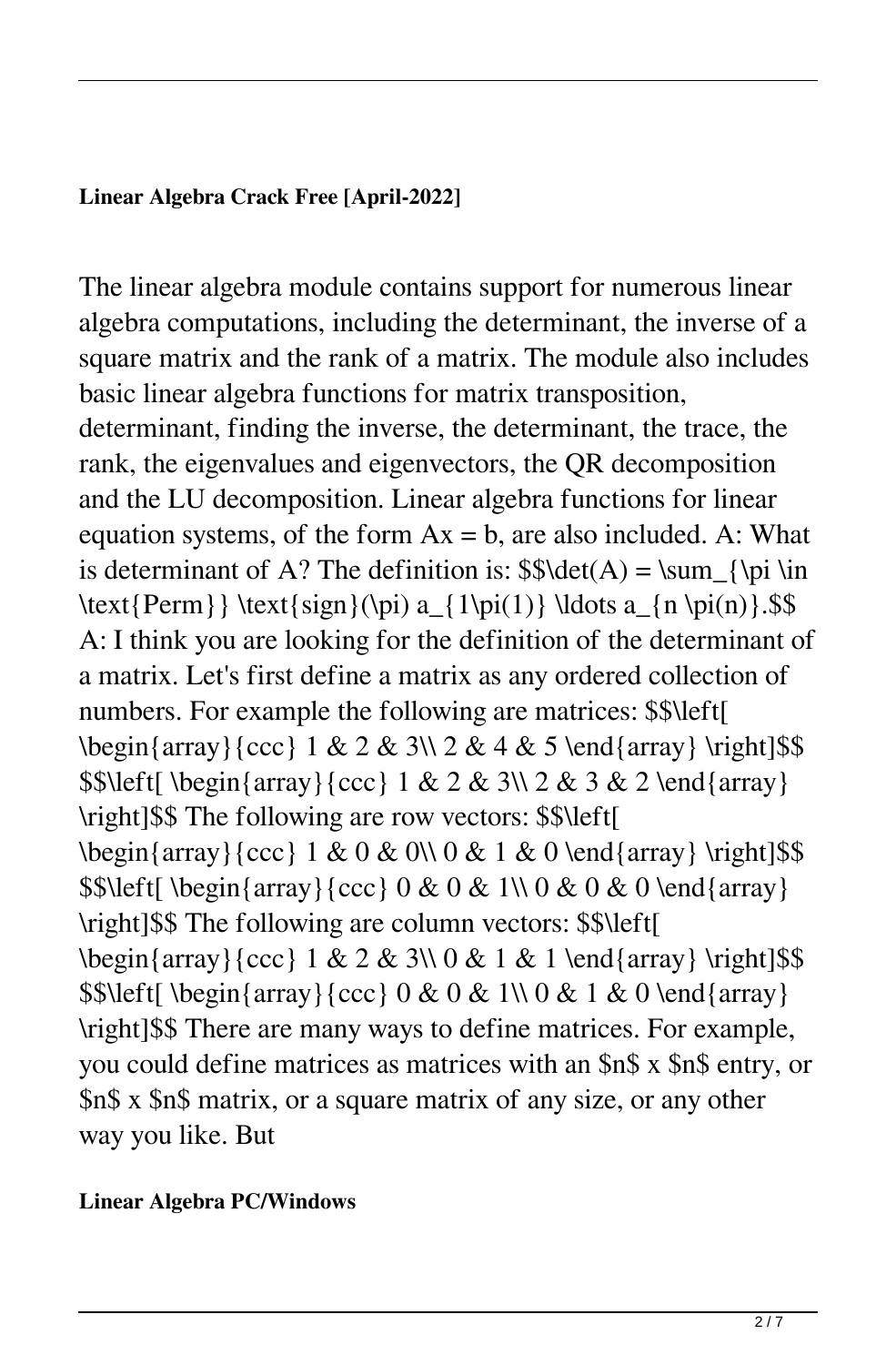If matrix A is a real matrix, its transpose is  $A^T$ . The determinant of matrix  $A$  is det $(A)$ . The trace of a matrix is the sum of the diagonal elements of the matrix. The adjoint of a matrix A is given by A^H. The conjugate of a complex number x is denoted by  $\bar{x}$ . If the dimension of a matrix is k×l, then its rank is min $\{k,l\}$ . The inverse of a square matrix A is A $^{\wedge}-1$ . A random matrix is a matrix whose entries are random variables. The determinant of a matrix is denoted by det(A). The determinant of a matrix  $A$  is  $det(A)$ . A matrix of zeroes is a matrix having zeroes on the main diagonal and below. A matrix of ones is a matrix whose elements are 1 and all others are 0. A vector of ones is a vector having all elements equal to 1. A vector of zeroes is a vector having all elements equal to 0. The transpose of a vector is a vector obtained by interchanging the elements. For a vector v and a matrix A, the product v\*A is the matrix obtained by multiplying all the elements of v by the elements of A. The transpose of matrix A is denoted by A^T. The conjugate of a complex number is denoted by  $\bar{x}$ . The identity matrix is the matrix that is the identity matrix and all other matrix are zero. Key\\_det=det(A)\ Key\\_inv=A\^[-1]{ \\ Key\\_tr=trace(A)\ Key\\_adj=adj(A)\ Key\\_QR=QR(A)\ Key\\_LU=LU(A)\ Key\\_identity=identity\\_matrix\ Key\\_zeroes=matrix\\_of\\_zeroes\ Key\\_ones=matrix\\_of\\_ones\ Key\\_random=matrix\\_with\\_random\\_entries\ Key\\_transpose=transpose\\_of\\_matrix\ Key\\_scalar\\_multiply=scalar\\_multiply\\_matrix\ Key\\_transpose\\_ 77a5ca646e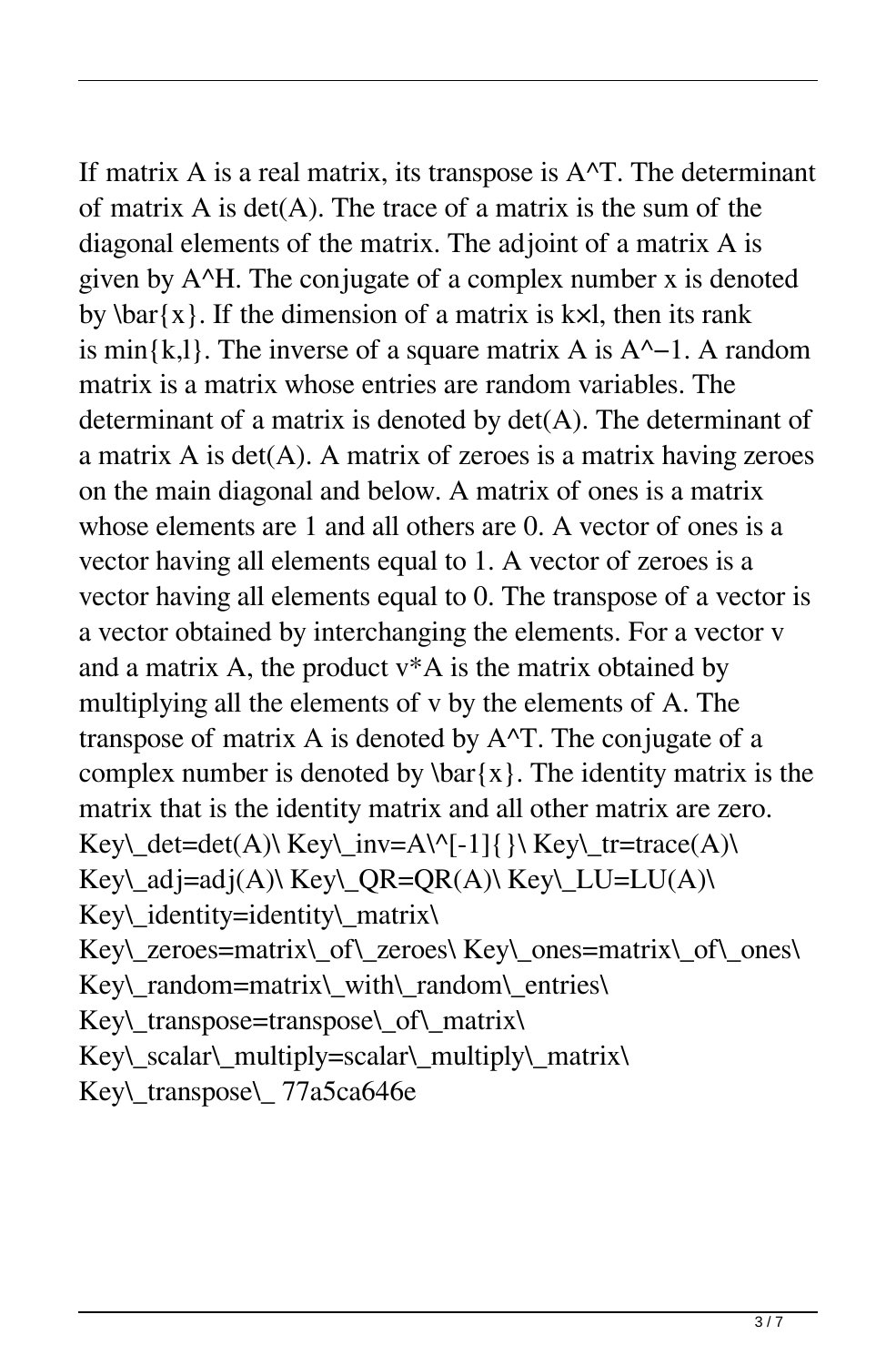## **Linear Algebra**

The LU factorization is a very important and powerful method in numerical linear algebra. The name comes from the fact that it solves a matrix  $A X = B$  by performing successive LU factorization of the matrix A. The LU factorization allows to compute an approximation for the solution X, whose error decreases with increasing number of steps. The LU factorization can be performed in a number of ways. The most common is called the Gaussian algorithm, a variant of the classical Gaussian elimination algorithm. First, the LU decomposition of a matrix A is performed. The resulting factors L and U of the matrix A, (i.e.  $L*U = A$ ) are then applied to an arbitrary vector b. The vector X with the result b is the solution to  $A X = B$  (a method called forward). An alternative method is to go backwards, using the vector B as an input and the factorization  $A U = L^*B$  is applied to compute X as the solution to  $A X = B$ . This method is called the backward method. You can learn more about the LU decomposition and related problems by reading Linear Algebra for Mathematicians. { "name": "eXeito", "author": "fofa", "version": "0.1.0", "matches": [ { "search": "headers", "text": "eXeito" } ] }Q: How to check if the request is sent from a mobile browser I want to check whether the request is made by mobile browser or not and then redirect the page to another What is the proper way of doing this? A: you can use the window.navigator.userAgent variable.

window.navigator.userAgent.match("iPhoneliPodliPadlAndroid"); //true window.navigator.userAgent.match("BlackBerry"); //true window.navigator.userAgent.match("HTC"); //true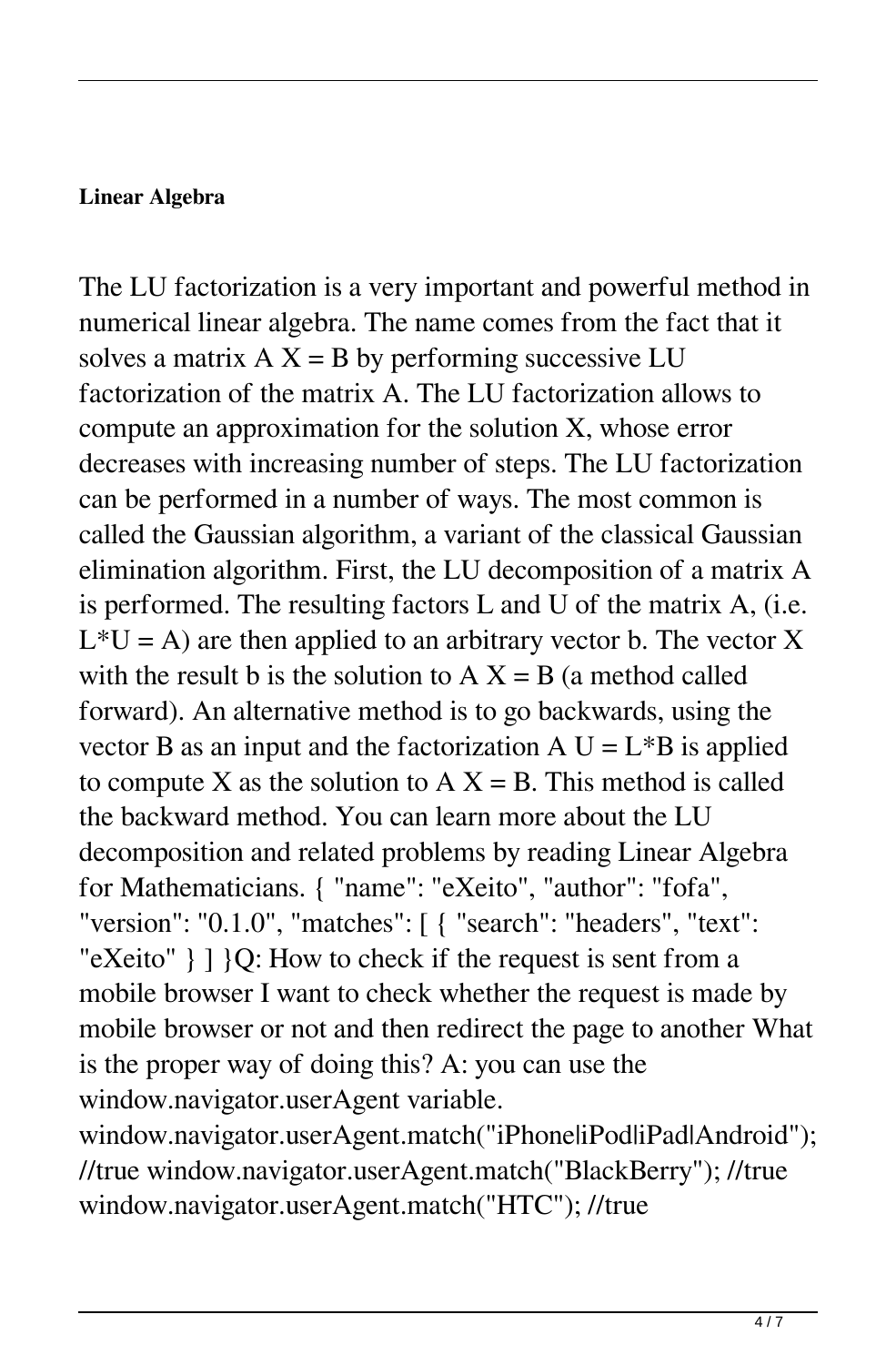window.navigator.userAgent.match("Windows NT"); //true var ua = ""; if (window.nav

#### **What's New In Linear Algebra?**

---------- The user must provide his or her 'name' in the "name" textbox, 'age' in the "age" textbox, 'course' in the "course" textbox, 'final\_score' in the "final\_score" textbox, and 'dummy' in the "dummy" textbox. The user can type up to 10 numbers (in base 10) in the 'dummy' textbox. The user can click the "submit" button, but doesn't have to, in order to compute the result. If the form is submitted successfully, the program should display a message that says "Succeeded", and the program exits normally. If the form is submitted unsuccessfully, the program should display a message that says "Failed", and the program exits normally. The program should only have 2 output textboxes, one for the name, and another for the message, which should be displayed when the form is submitted successfully, and when the form is not submitted successfully. Example: -------- Here is the result. License "Ce livre est libre : C'est le Libre Numérique!" ATTENTION : Ce livre est fourni à l'Esprit Créateur!!! Ce livre est publié en règle avec le Copyright GNU!!! Ce livre est opensource!!! G. Le poids légal des auteurs : ------------------------------

 $------$  Ce livre se veut l'édition officielle du DVD du cours informatique "Computer algebra". Si vous souhaitez en obtenir un autre par le moyen d'une adaptation, de la traduction ou même par exemple s'inscrire pour que nous vous envoyions notre cours informatique "Computer algebra", je vous recommande de vous adresser à Martin Milner - (mathilde@algo-informel.fr - sourir.net) ----------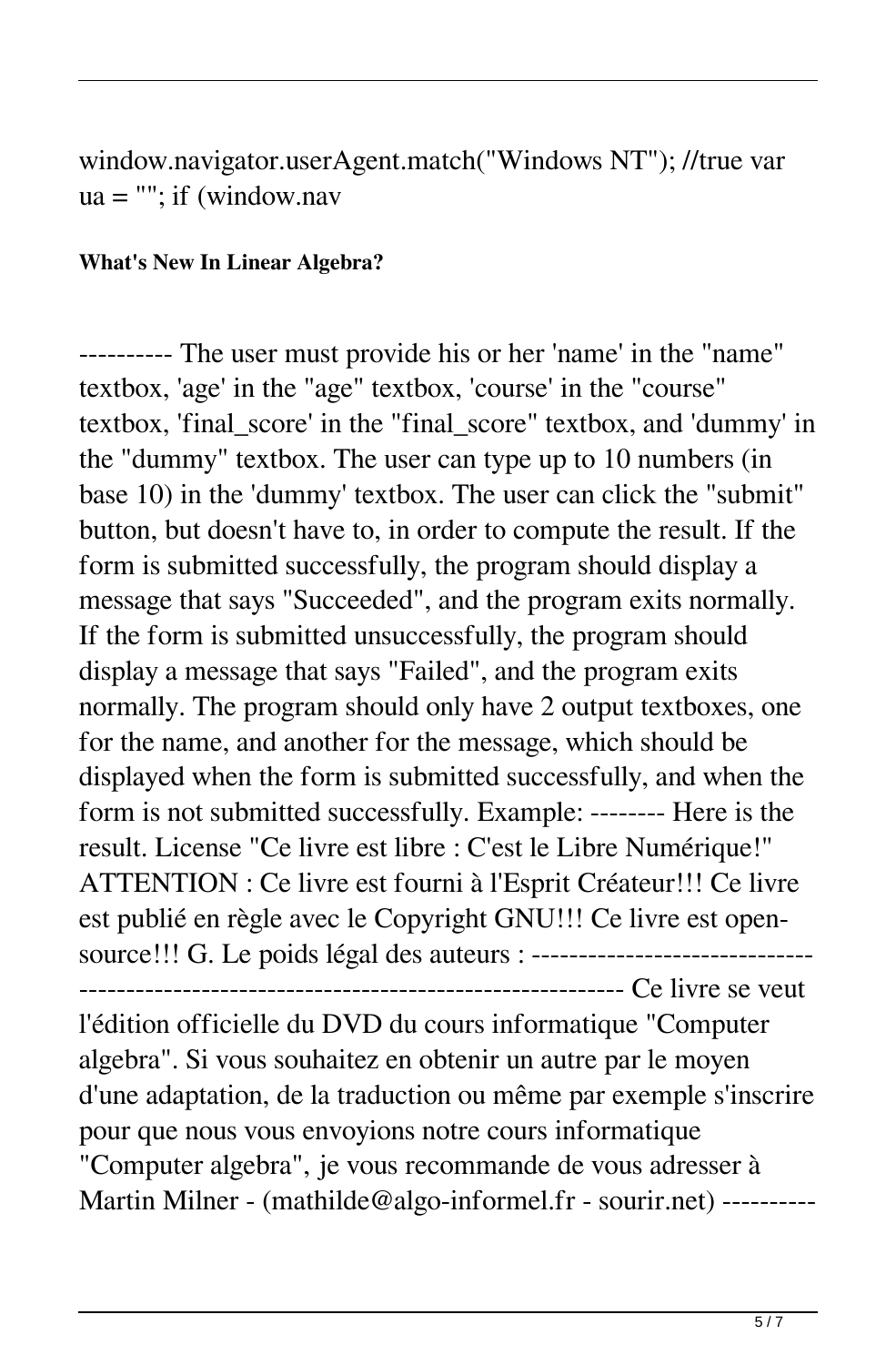---------- Ce livre a été publié par l'association / et alors, tout bien considéré, je pense qu